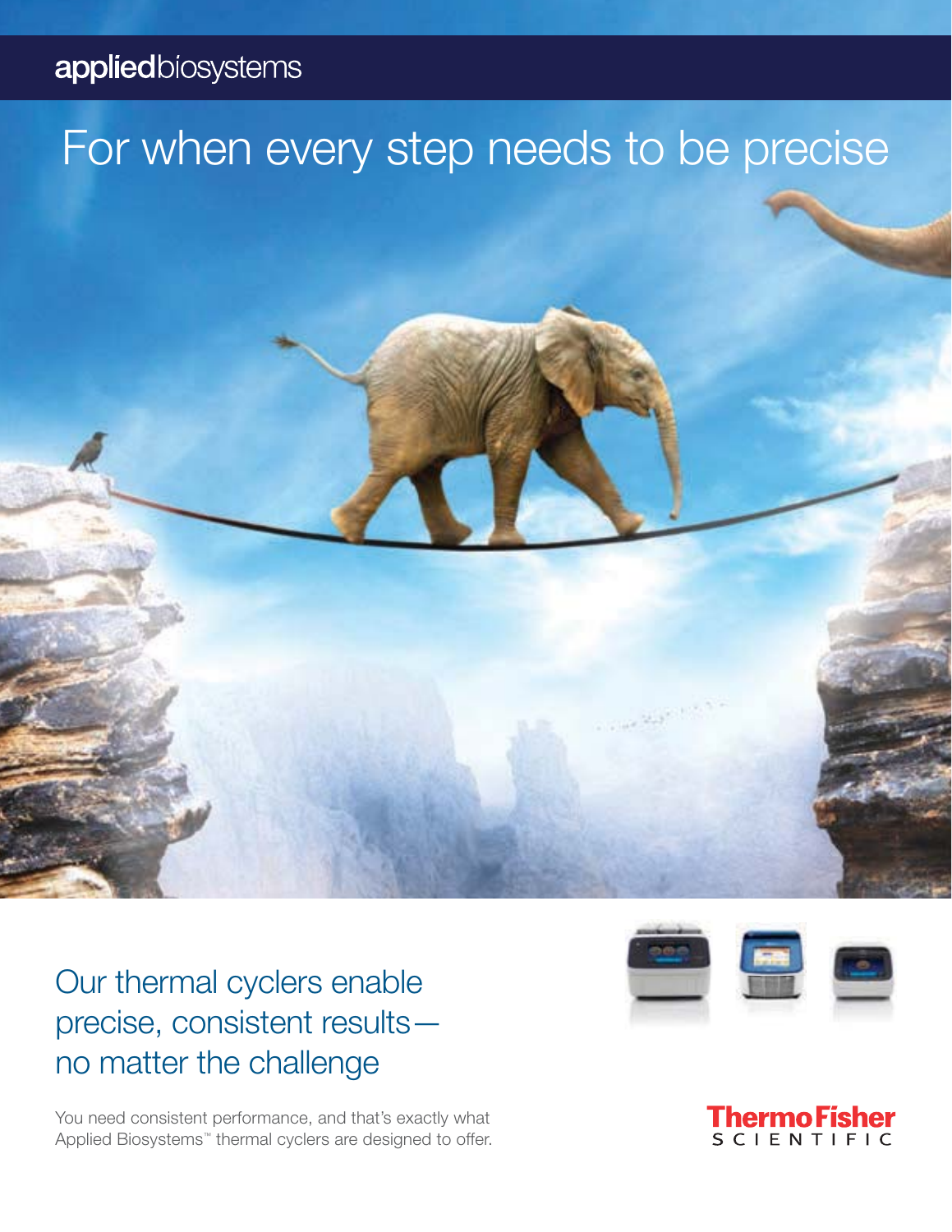# Choose which instrument fits your needs

### **Applied Biosystems™ ProFlex™ PCR System**

High-performance thermal cycler with advanced flexibility and control

- Multiuser accessible—run three experiments at once with three independently controlled blocks
- Flexible block configuration—accepts five different block formats for optimization and throughput, including the triple 32-well block with independent control
- Convenient remote access—connect to your instrument from anywhere with a free mobile app

### **Applied Biosystems™ Veriti™ Thermal Cycler**

Easy-to-program, robust thermal cycling, certified for IVD

- Six temperature zones for PCR optimization—features VeriFlex<sup>™</sup> Blocks
- Easy to operate easy-to-use graphical interface, fast protocol setup and convenient protocol transfer with a USB memory stick
- Diagnostic version, Veriti™ Dx Thermal Cycler—also available for use in clinical applications\*

#### **Applied Biosystems™ SimpliAmp™ Thermal Cycler**

Elegant design, smart choice

- Compact design—saves bench space
- Easy to operate—large, color LCD touch screen that simplifies operations
- Three independent temperature zones for PCR optimization features VeriFlex Blocks



**ProFlex PCR System**



**Veriti Thermal Cycler**



**SimpliAmp Thermal Cycler**

### Want to see a thermal cycler now? Request a demo at **thermofisher.com/thermalcyclers**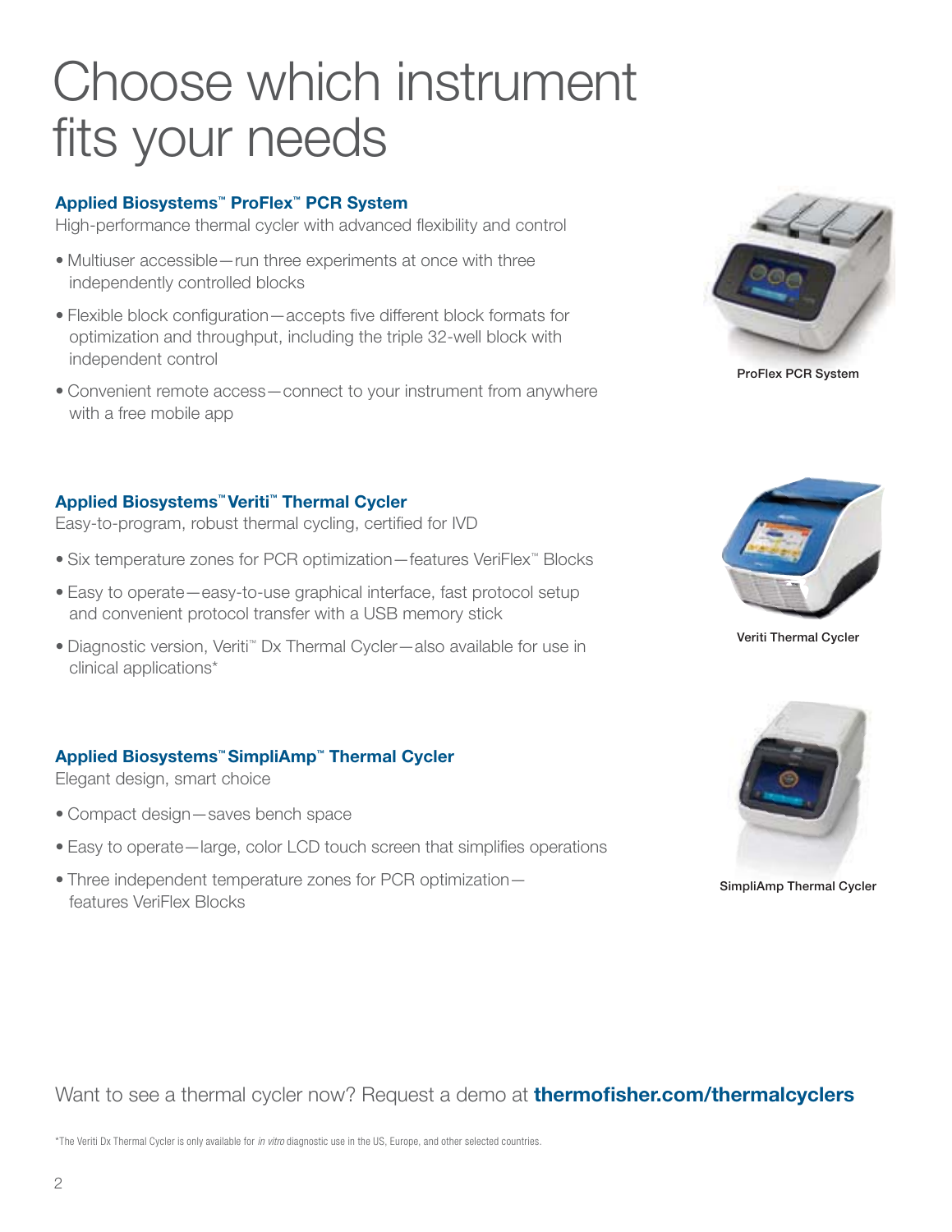### System innovations

Our ProFlex, Veriti and SimpliAmp thermal cyclers have updated color touch screens for easy programming and monitoring of your run status at the bench. Simulation modes allow easy transition from previous thermal cyclers by simulating the ramp speed of your old instrument.



### VeriFlex technology—an innovative way to do PCR

The ProFlex, Veriti and SimpliAmp systems feature VeriFlex Blocks for enhanced PCR functionality. Separate Peltier blocks provide maximal versatility and flexibility, and offer these key benefits:

### **More precise control**

• PCR optimization: each block can be set with up to six specific temperatures, which is ideal for precise control over PCR optimization

#### **A better-than-gradient approach**

• VeriFlex Blocks maintain their thermal characteristics between optimizing and isothermal conditions, eliminating the need for further optimization steps

#### **More than just for PCR optimization**

- A VeriFlex Blocks have an additional benefit over gradient thermal cyclers: since the Peltier blocks are separate, it's possible to run up to six different temperatures in the same protocol step (Figure 1)
- Tired of water baths? Incubate samples at up to six different temperatures simultaneously for enzyme activation studies, restriction digests or sequencing library preps



**Figure 1. Applied Biosystems thermal cycler technology. (A)** Applied Biosystems™ Veriti™ 96-Well Thermal Cycler software shows annealing temperatures set for six different primers. **(B)** VeriFlex Blocks: six individual Peltier blocks. **(C)** PCR results showing six primer sets run in a single PCR amplification cycle. The Veriti 96-Well Thermal Cycler can run six assays at six annealing temperatures during the same PCR run.